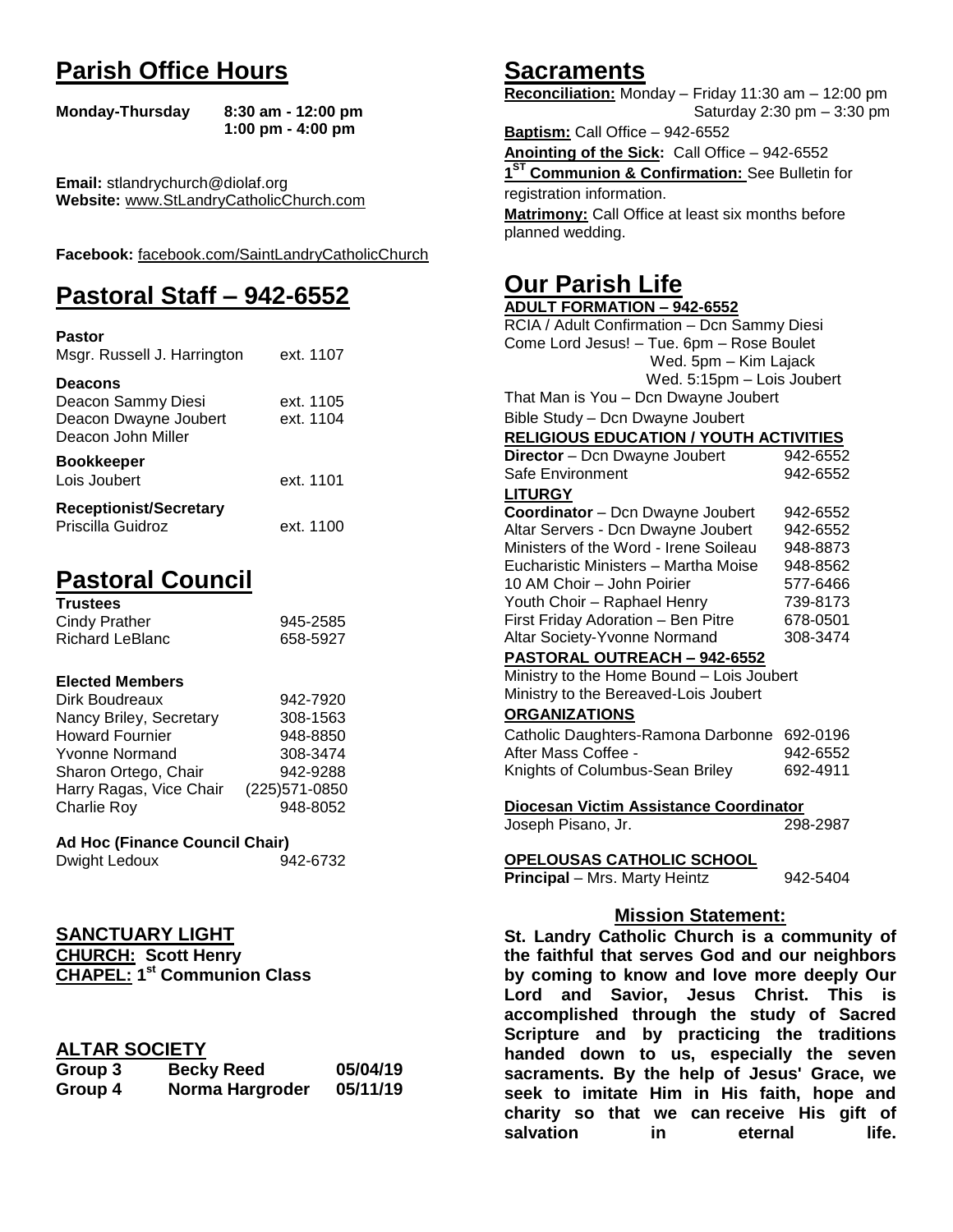**Volume 68, No. 17 –***Second Sunday of Easter***– April 28, <sup>2019</sup>**

# *From the Desk of Msgr. Harrington…*

What was it like to be in the upper room after the death of Jesus? What scale can be used to measure the fear and anxiety that must have infested that room?

Was it the same room where Jesus broke bread and shared wine with His friends on the night before He died? Was this where He changed that bread and wine into His body and blood? Is this where He washed their feet and asked of them to do the same for one another? Is this the last place where Judas felt a part of the family of Jesus' followers before he was sent off to do what he had to do?

The disciples must have worried that they were next to die. Surely the Romans or the Sanhedrin would discover them, condemn them, torture them, put them to death like the master. Surely there were spies shadowing the streets of Jerusalem, hoping they would receive a great reward for locating the disciples of the Nazarene. Now that Jesus was dead, there had to be many who plotted to bring an end to the lives of these followers, nip this radical religion in the bud; kill them all before Jesus would become a martyr for the cause.

Every overheard whisper from the street below, every creak of the floor, every gust of ill wind must have brought panic and dread to these mourners who could not believe how things had turned out. What went wrong? Why had Jesus died and left them? Where was Jesus' Father when He needed Him most? Where were they when He needed them most? What was their future? They had no future. There was nothing left for them; no hope, no faith, no love.

The mother of Jesus must have been there in that upper room. How could she console them? How wearisome it must have been for her to bring some comfort to these tortured souls when she herself was mourning the loss of her only son. What a beacon of faith she must have been even in the midst of the paralyzing terror that descended upon her children. For they were her children. The moment Jesus gave John to her at the foot of the cross, all of them became her children. It must have broken her heart again to see them so lost, so frightened, so broken, so quick to forget her son.

And then Jesus appears before them in His resurrected body bearing the gift of peace. This was no ordinary peace. It was and is a transforming peace. It is the coolness of the mountain spring filling the parched vessel of a frightened soul. It is the embrace of a long-lost child reconciled with a waiting parent. It is the unrestrained joy of the shepherd when the beloved lost sheep is found. He places it on his own shoulders and dances in the wind. It is the kiss of God on a bruised and fractured heart. It is the peace of Jesus.

As He places an arm with a scarred hand over our shoulder, He whispers this peace to our troubled depths and stills the churning waters, "…shhh, my child, I'm with you in darkness and light, in joy and sorrow, in death and life. Nothing can harm you, nothing can destroy you. I claim you as my own; to be silent with you, to talk with you, to sing with you, to weep with you, to laugh with you, to listen with you and to shout with you. Together we are one. Always. My peace I bring to you. My peace I give you."

With His gift of peace, Jesus changes the bread and wine of upper-room-fear into His Body and Blood, the Church. He then sends us to share that transforming peace with one another. Peace be with you.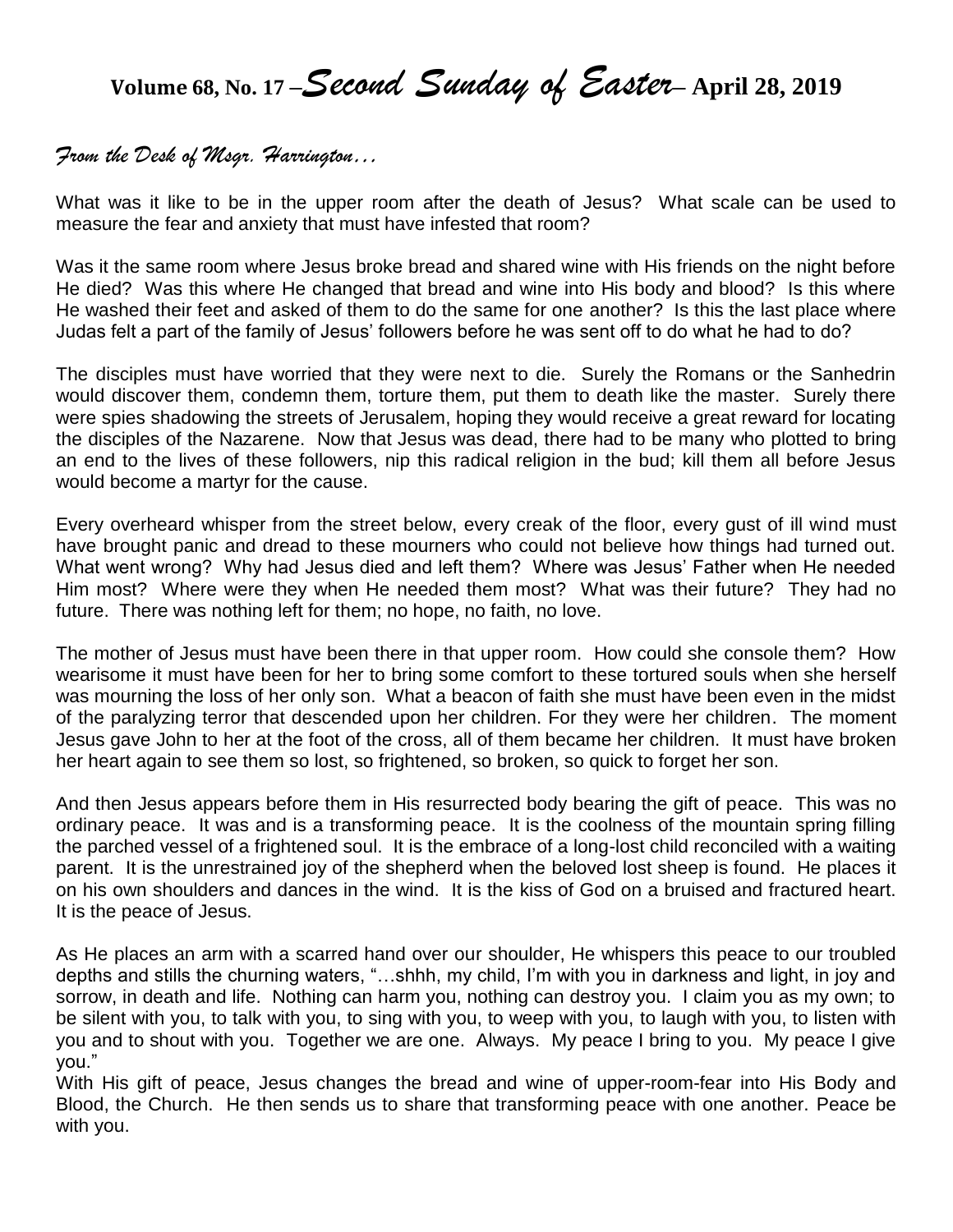## **POPE FRANCIS' INTENTIONS –**

**May - The Church in Africa, a Seed of Unity** That the Church in Africa, through the commitment of its members, may be the seed of unity among her peoples and a sign of hope for this continent.

#### **OFFERTORY COLLECTIONS – April 25 - 28, 2019**

| <b>REGULAR</b>                  | \$10195.00 |
|---------------------------------|------------|
| <b>GOAL</b>                     | \$9000.00  |
| Maintenance & Repair Fund       | \$45.00    |
| <b>Bishop's Services Appeal</b> | \$14.00    |
| Poor / Needy                    | \$315.00   |
| <b>Maintenance Endowment</b>    | \$20.00    |
| <b>Easter Flower Fund</b>       | \$30.00    |
| <b>Holy Land</b>                | \$888.14   |
| Holy Thursday - ICONS           | \$1182.00  |
| <b>Catholic Home Missions</b>   | \$1031.91  |
| Easter Offering                 | \$2007.00  |
| $\mathcal{Q}_{I}$               |            |

Thank You for Your Generosity!

#### **Special Collection**

**04/28/19** – OCS Foundation **05/05/19** – Maintenance & Repair Fund

#### **REMINDERS FOR THE WEEK**

| Sun. - 04/28 | 3:30 <sub>pm</sub>                | NO Confirmation Class                                 |
|--------------|-----------------------------------|-------------------------------------------------------|
|              | Mon. - 04/29<br>10:00am<br>5:45pm | <b>Bible Study</b><br>Rosary @ Lafleur Monument       |
| Tue. - 04/30 | 6:00pm                            | Come, Lord Jesus!                                     |
| Wed. - 05/01 | 6:00am<br>5:00pm<br>5:15pm        | <b>TMIY</b><br>Come, Lord Jesus!<br>Come, Lord Jesus! |
|              | hu. - 05/02                       |                                                       |

- **Fri. - 05/03 – Office Closed 7:00am** 1 1<sup>st</sup> Friday Adoration
- **Sat. - 05/04**

| 7:30am | <b>Benediction</b> |
|--------|--------------------|
| 8:00am | Mass in Church     |

## **READINGS FOR FAITH SHARING Second Sunday of Easter**

#### **Acts 5:12-16**

Peter's faith in Jesus enables him to work signs and wonders.

#### **Psalm 118**

"Give thanks to the Lord for he is good, His love is everlasting."

#### **Rev 1:9-11A, 12-13, 17-19**

He is the first and the last,the one who lives. **John 20:19-31** How blessed are those who have not seen but

have believed.

In today's Gospel, Jesus commissions the disciples, sending them out as his Father had sent him. We see the fruits of their work in the first reading. The sick are cured, demons are driven out, sins are forgiven, great numbers come to believe. Today's Church can be traced all the way back to this early band of believers, impelled out of the locked room and into the streets of Jerusalem. Where can we bear fruit today?

#### **PRAY FOR OUR SEMINARIANS**

| -Cade LeBlanc      | St. Thomas More, Eunice   |
|--------------------|---------------------------|
| -Matthew Pitre     | St. Thomas More, Eunice   |
| -Michael Vidrine   | St. John, Melville        |
| -Trey Fontenot     | Sacred Heart of Jesus, VP |
| -Garrett Broussard |                           |
|                    |                           |

Father, in your plan for our salvation you provide shepherds for your people. Fill your Church with the spirit of courage and love. AMEN.

### **PRAY FOR A PRIEST EACH DAY**

| <b>Sunday, 04/28</b> | <b>Fr. Howard Blessing</b>         |
|----------------------|------------------------------------|
| <b>Monday, 04/29</b> | Fr. Kevin Bordelon                 |
| Tuesday, 04/30       | <b>Fr. Marshall Boulet</b>         |
| Wednesday, 05/01     | <b>Pope Francis</b>                |
| Thursday, 05/02      | <b>Pope Emeritus Benedict, XVI</b> |
| <b>Friday, 05/03</b> | <b>Bishop Douglas Deshotel</b>     |
| Saturday, 05/04      | <b>Bishop Emeritus Jarrell</b>     |

Eternal Father, we lift up to You, these and all the priests of the world. Sanctify them. Heal and guide them. Mold them into the likeness of Your Son Jesus, the Eternal High Priest. May their lives be pleasing to You. In Jesus' name we pray. AMEN

### **AFTER MASS SOCIALS**

**Each Sunday, following the 8am and 10am Masses we gather in the South Sacristy of the church for coffee & donuts and FELLOWSHIP! Everyone is welcome! Please use the outside entrance near the southeast corner of the church. Please do not enter through the sanctuary.**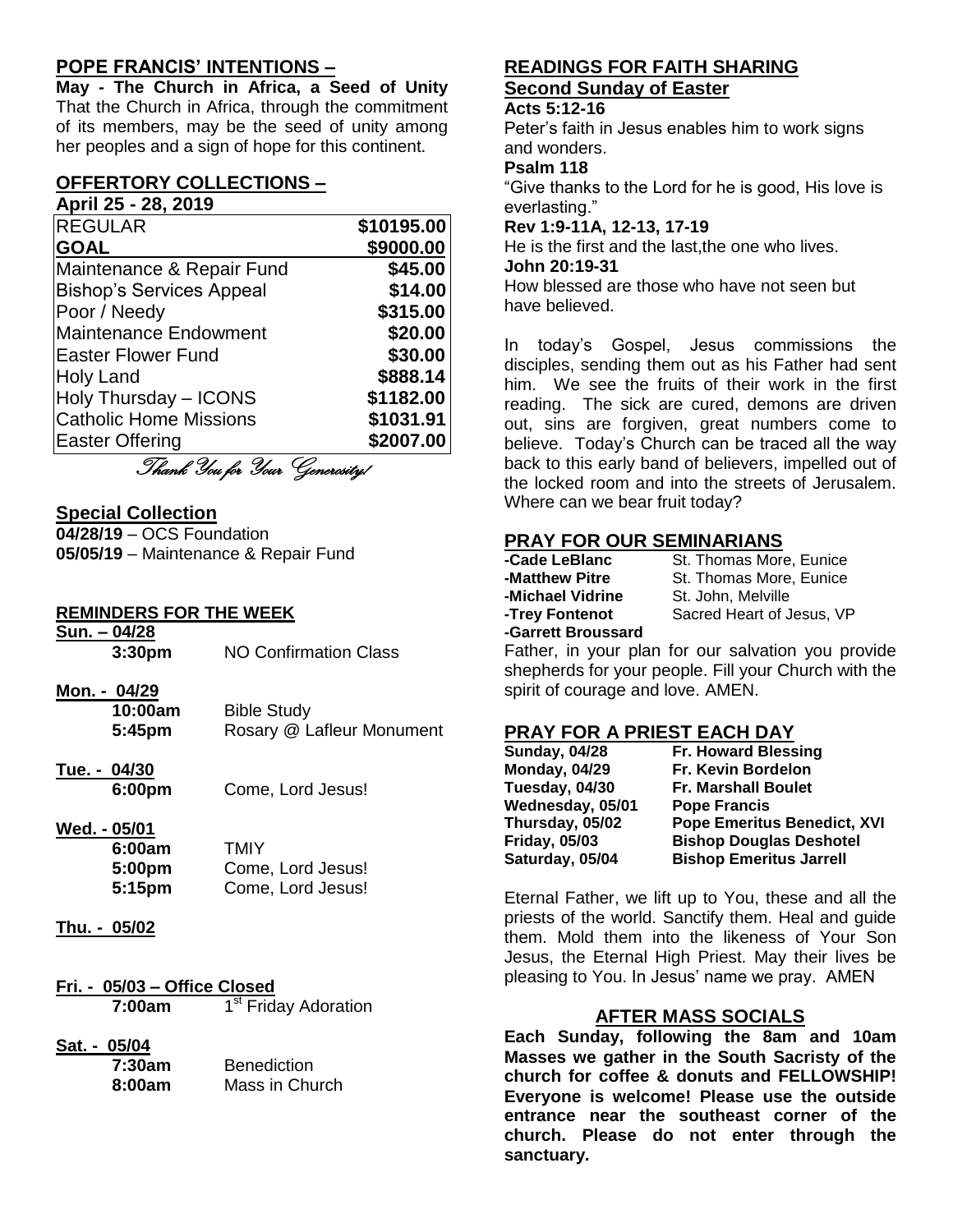## **MASS INTENTIONS**

## **Saturday, April 27**

**4:00pm** Junior, Loretta & Stephen Hargroder; Julius & Rita M. Lambert; Carolyn M. Bertrand; Billie, Derbes & Hilda Soileau; Barbara Burleigh Thibodeaux; Norris Leger, Toby & Winnie Lalonde & Family; The family of Wm. & Dorothy Hatch; Leroy Huguet; Wayne, Jeanette & Jonathan Lalonde; Karen M. Fontenot; Jackie David Bordelon; Leonce Lalonde Jr.; James Gerald Fruge; Murphy Allen Lanclos, Sr.; The Sick & Dying; Come, Lord Jesus Groups; Shelton Daigle and Carrie Soileau; The family of Charles & Mercedes H. Going; Robert (Bob) Chachere; Leonce Lalonde, Jr.

## **Sunday, April 28**

**08:00am** Lawrence & Beatrice Sylvester Family; Velta Dupre Bajat; Youle, Therese & John Ray Fontenot and Martin J. St. Amand; Bernel, Arthur & Eva Fontenot; Wilma Guillory; M/M John, John Jr., Jacob & Michael FaKouri; Agnes F. & Bubba Kidder

**10:00am** Roy & Justine L. Elder Family; Drucella F. Harper; M/MEmillian Bodin & Joyce Lagrange; Malcolm "Slick" & Margaret Martin; Joyce & Baby Ortego; Special Intention; Lawrence Kelly & Darius & Zetta Deville; Guise Tran Ho; William "Billy" H Jarrell, Jr.; The Sick & Dying; Fields & Voitier Families; M/M Ezra Martin & Denise Hull; Lee & Beverly Faul & Mark Capone Jr.; Alfred Octave Pavy; M/M Lee Martin, Jon Martin & Loray Martin Bertrand & Rita Darby; M/M Stanley Vige; Avie Bordelon Family;

Harriet H. Doucet; Aldon Joseph "Danny" Richard; Dr. Merrick Wyble

**5:00pm** St. Landry Church Parishioners **Monday, April 29**

**12:05pm** Carole D'Amico & Family; Lane Andrew Joubert (BD); The Sick & Dying

## **Tuesday, April 30**

**12:05pm** Martin Sr., Angela, Martin Jr.& Wilda Cosgrove; The Sick & Dying

#### **Wednesday, May 01**

**12:05pm** The Sick & Dying; Dr. Merrick Wyble **Thursday, May 02**

**12:05pm** Harriet H. Doucet; Wilma Guillory; The Sick & Dying

## **Friday, May 03**

**12:05pm** The Sick & Dying **Saturday, May 04**

**08:00am** Victoria Barron; Wilma Guillory

## **PRAYER INTENTIONS**

Rena Mae Angelle, Dannie Ardoin, Brenda & Dennys Baird, Camden Barnard, Victoria Barron, Addi Baquet, Eric Baquet, Mona Bernard, Rada Bono, Derek Bourque, Connie Benoit, James Buford Bergeron, Paula Bienvenu, Robert Bienvenu, Marty Billeaudeau, Randy Bordelon, Ricky Bordelon, Alexandra Boudreaux, Mildred D. Boudreaux, Joan Brady, Judy Smith Briscoe, Eden Broussard, Pat Burleigh, Nico Campbell, German Cardoza, Ronnie Collette, Liz Constantino, Betty Cormier, Leroy Darbonne, Glenda G. Darbonne, Francis "Flossie" David, Donald Dean, Angie Dejean, Rose DeKerlegand Barbara Dopson, Lee Dubuc, Wanda Dupre, Glyn Durio, Willie Mae Emonet, Brandon Fuselier, Glenda Gaudet, Albert Going, Robert Going,Jr., Sarah Groth, Rita Guidroz, Amelia Guillory, Gabrielle Hanson & Family, Norma Hargroder, Jeanette Harville, Carol Hebert, Eva Herbert, Corrace Hollier, Rosalie Jackson, Bryan Fontenot, Linda L. Fontenot, Merci Janise, Jo Ann Jones, Leon Khan, Virgie Lanclos, Lisa Leblanc, Jenny Ledoux, Ronald Leger, Paul Leleux, Cassandra Marceaux, Malcolm Marcus, Kathy Martin, Verna Martin, Heather E. Matt, Sidney Matt, Barbara Micheal, Marguerite Miller, Ed Moise, Taylor Morales, Glenda Moreau, Julia Ortego, Gene Paillet, Mary Paillet, Elliot Pavlovich, Keith Pavlovich, Glenda Pitre, Michelle Poulet, Butch Richard, Gerald Roy, The Keith Richard Family, Geneva Scallon, Pap Roy, Jason Sonnier, Clara Smith, Elaine Soileau, Ronald Speyrer. Andrew Stelly, Audrey Stelly, Lonnie St. Cyr, Becky Sylvester, Richard Tatman, Ervin Thibodeaux, Margaret Thibodeaux, Claire R. Venable, Brett Walker, Augustine Wilson, Brad Woodel, Evelyn Wyble, Caleb Zachary

**(It is diocesan policy that we must have permission from any individual that is to be placed on the list of intentions prior to their name being listed.)**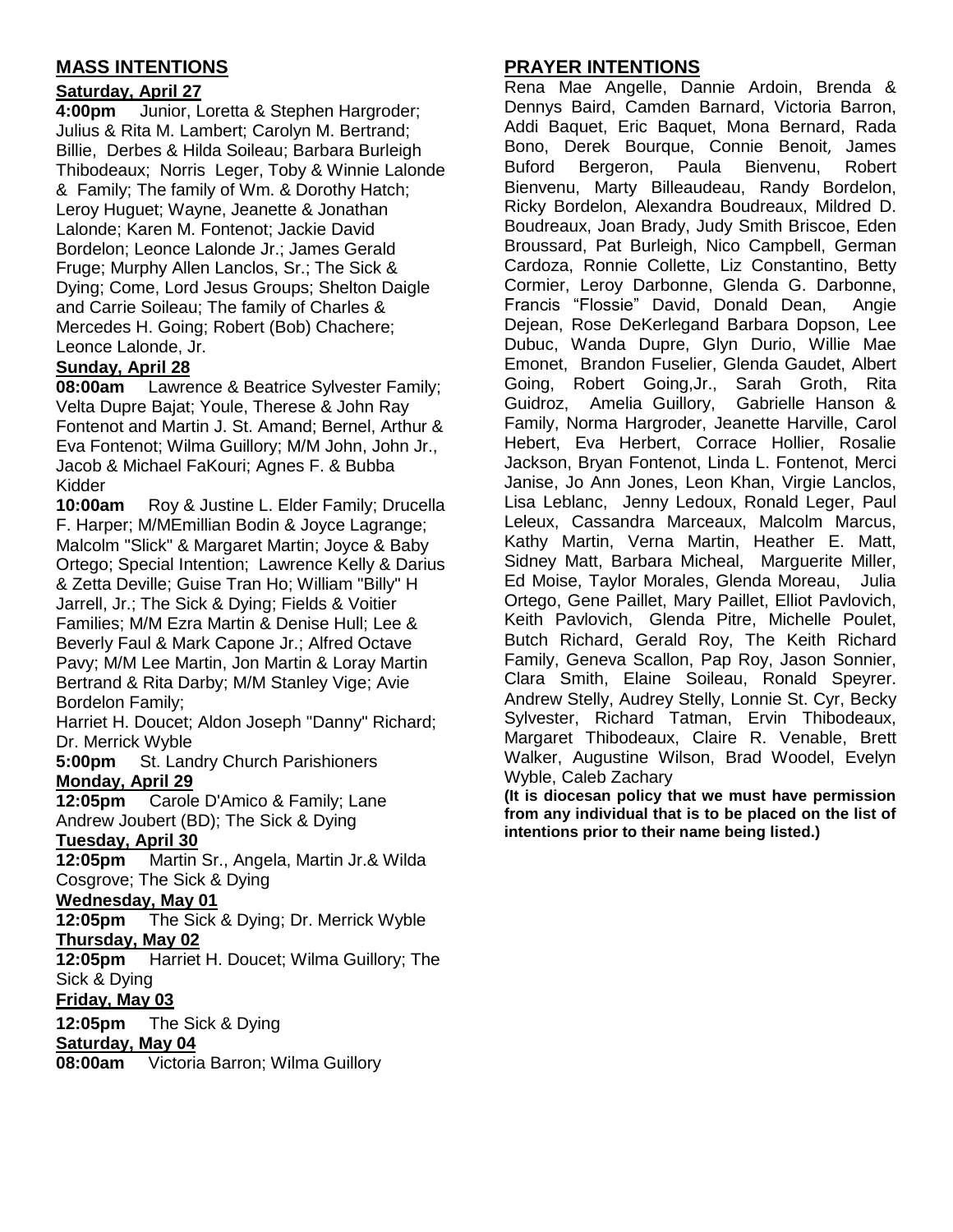### **ADULT CONFIRMATION**

**Bishop Douglas Deshotel is allowing Pastors to confer the Sacrament of Confirmation on Baptized Catholics who are at least 18 years of age during Mass on Pentecost Sunday. Candidates must meet all the requirements of the Sacrament: if married, be married in the church, attending Mass regularly, and must participate in two sessions of sacramental preparation. Anyone interested should contact the office and leave a message for Msgr. Harrington.** 

#### **ALTAR SOCIETY**

**The Altar Society meets on the second Monday of every month at 5:15pm in Valentin Hall. We are always welcoming New Members to be a part of our mission to assist in beautifying our church for the sacred liturgies. Our next meeting will be on Monday, 05/13! For more information call Yvonne Normand @ 337-308- 3474 or Janis Courvelle @ 337-789-0971.** 

#### **ALTAR SERVERS**

**We are always looking for more young people who desire to serve our Lord in this very important ministry! All Students who have made their 1st Holy Communion through HS are invited to become servers… Parents contact Deacon Joubert for more information.**

#### **MUSIC MINISTRY**

**We are always looking for new voices to enhance our ministry of liturgical music! If you feel called to share your talents in this capacity, call one of our choir directors – JP Poirior (337) 577-6466 or Rafael Henry (337) 739-8173, or call the parish office and someone will get with you!**

#### **KNIGHTS of COLUMBUS**

**The Knights of Columbus, Council #1173 meets on the second Thursday of each month. Call Sean Briley (337) 692-4911 if you are interested in joining.** 

### **CHURCH FIRES**

**We are all saddened by the news of the intentional burnings of three churches here in St. Landry "Civil" Parish in recent weeks. We will have a second collection at all Masses on the weekend of May 12th. The proceeds will be divided between the three churches. Please be generous! Additionally, there will be a city-wide ecumenical prayer service at Holy Ghost Church on Tuesday, 4/30 @ 6:30pm to pray for healing.**

### **RETREAT FOR WOMEN**

**There are still some openings for the Mother's Day weekend retreat (Thursday-Saturday) May 9-11, 2019 at Our Lady of the Oaks. Arrival time is on Thursday afternoon between 5:00 p.m. and 6:30 p.m. Supper is served at 6:40 p.m. The retreat will end on Saturday after lunch around 1:00 p.m. If you have any questions, please feel free to contact Our Lady of the Oaks at 337-662- 5410 ext. 200 or email the front office [oloaks@centurytel.net.](mailto:oloaks@centurytel.net)**

## **FATHER GARY'S 50TH ANNIVERSARY**

**On Friday June 7th at 6:00 pm Father Gary Schexnayder will offer a Mass of Thanksgiving to observe his 50th anniversary of ordination to the Priesthood of Jesus Christ. Mass will be at St Edmond's Church at 6:00pm. You are welcome to celebrate with Fr. Gary. If you cannot attend please remember the celebration in your prayers.** 

#### **ENGAGED COUPLES**

**Attend a Catholic Engaged Encounter Weekend. The weekend is open to any engaged couple wanting to prepare for a deeper more meaningful life together in a marriage recognized by the Catholic Church according to its Church law. Upcoming weekend dates are May 24-26, August 2-4. For cost of weekends, other dates, and to learn more, visit our website at www.ceelafayette.org or contact Paul & Carolyn Trahan at (337)254-8947 or (337)898- 9257, or [cee.trahan@gmailcom.](mailto:cee.trahan@gmailcom)**

## **1 st COMMUMION!**

**Fifteen of our young parishioners will receive their First Holy Communion this Sunday at 10am Mass! Congratulations to:**

- **Randi Briley**
- **John Brown**
- **Aubrie Fontenot**
- **Violet Blumrich**
- **Parker Bergeron**
- **•** Brayden Forestier
- **Addison Gautreaux**
- **Lucy Meche**
- **Fred Minyard**
- **Madelyn Rose Mouret**
- **Mary-Paige Shuman**
- **Elijah Smith**
- **Annabelle Stelly**
- **Camille Tate**
- **Adeline Vidrine**

**May God Bless You All!**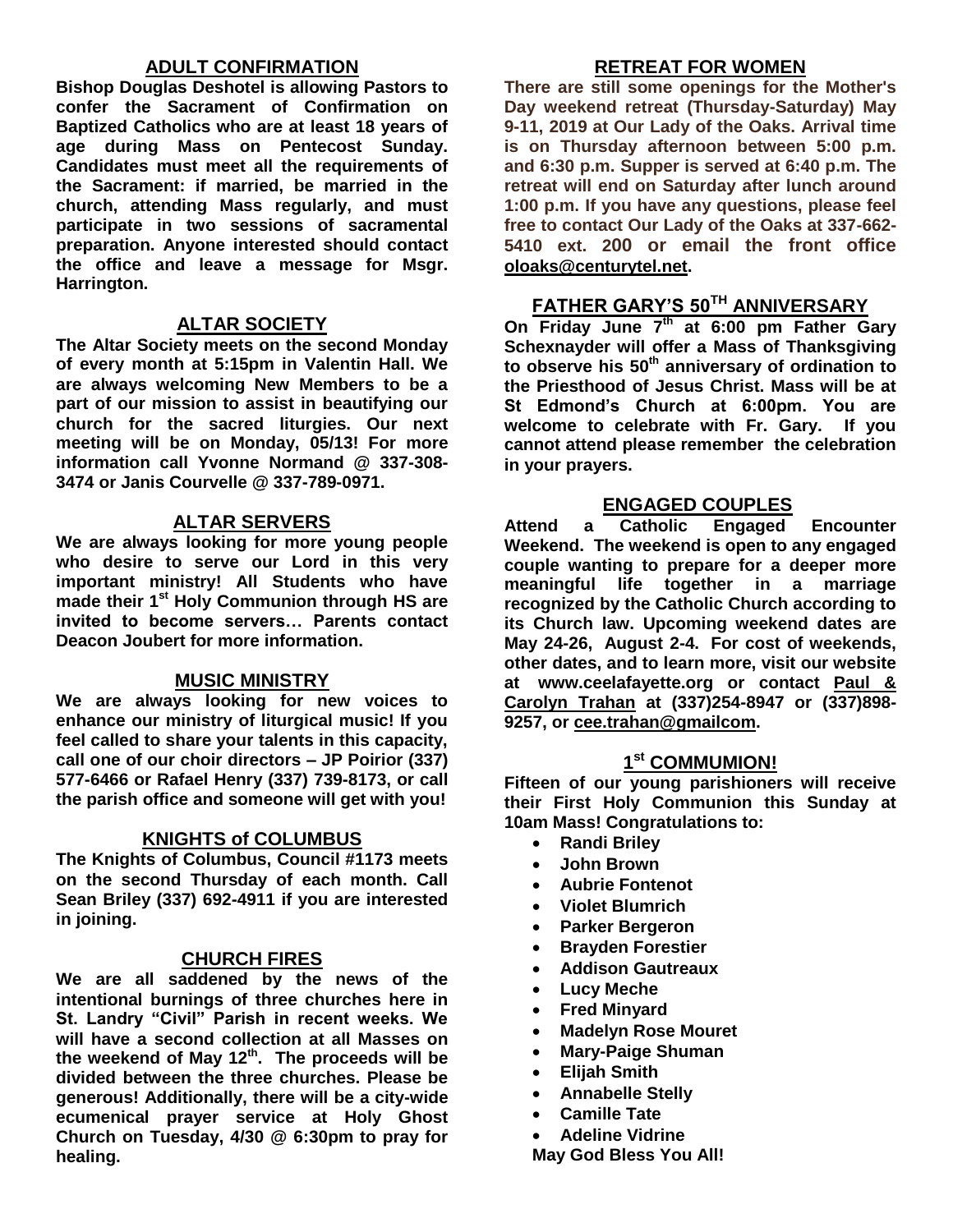# **EXTRA – ORDINARY MINISTERS**

#### **May 04/05**

**Saturday – 4:00pm** 

**Altar Servers:** Katie & Broty Stelly **Extra-ordinary Ministers of the Eucharist:**  Carl & Nelda Villery, Charlie Roy, Linda Palmer, Derek Faust

**Reader:** Anne Zorn

#### **Sunday – 8:00am**

**Altar Servers:** Leigh Labrie, Beau & Ethan Stelly **Extra-ordinary Minister of the Eucharist:** Jackie Harbour, Phyllis Guidry, Jennifer Fontenot **Reader:** Jude Guidry

#### **10:00am**

**Altar Servers**: Noah & Rylee LaBruyere, Mia Fuselier **Extra-Ordinary Ministers of the Eucharist:**

Paul Briley, Cynthia Guidry, Cindy Prather, Beverly Bernard

**Reader:** Catherine Benson

**5:00pm** 

**Altar Servers:** Mark & Myles Collins **Extra-ordinary Ministers of the Eucharist:**

Glenn & Shawn LeBlanc, Marcelle Abshire, Jane Savoy **Reader:** Irene Soileau

## **OCS CORNER**

**A gift to last a lifetime … the gift of a Catholic education at OCS! You will find:**

- **Quality education combining Catholic faith and teachings with academic excellence**
- **Dedicated, caring and effective faculty**
- **Safe and welcoming environment with a "family" atmosphere**

**WE ARE Opelousas Catholic educating the WHOLE student … mind, body and spirit!** 

**Don't miss the chance to be part of our school! For more information, check out the school website [\(www.OCSvikings.com\)](http://www.ocsvikings.com/) and the school's Facebook page. Financial aid may be available to those who qualify. For any questions, contact 337-942-5404 ext. 109 during school hours.**